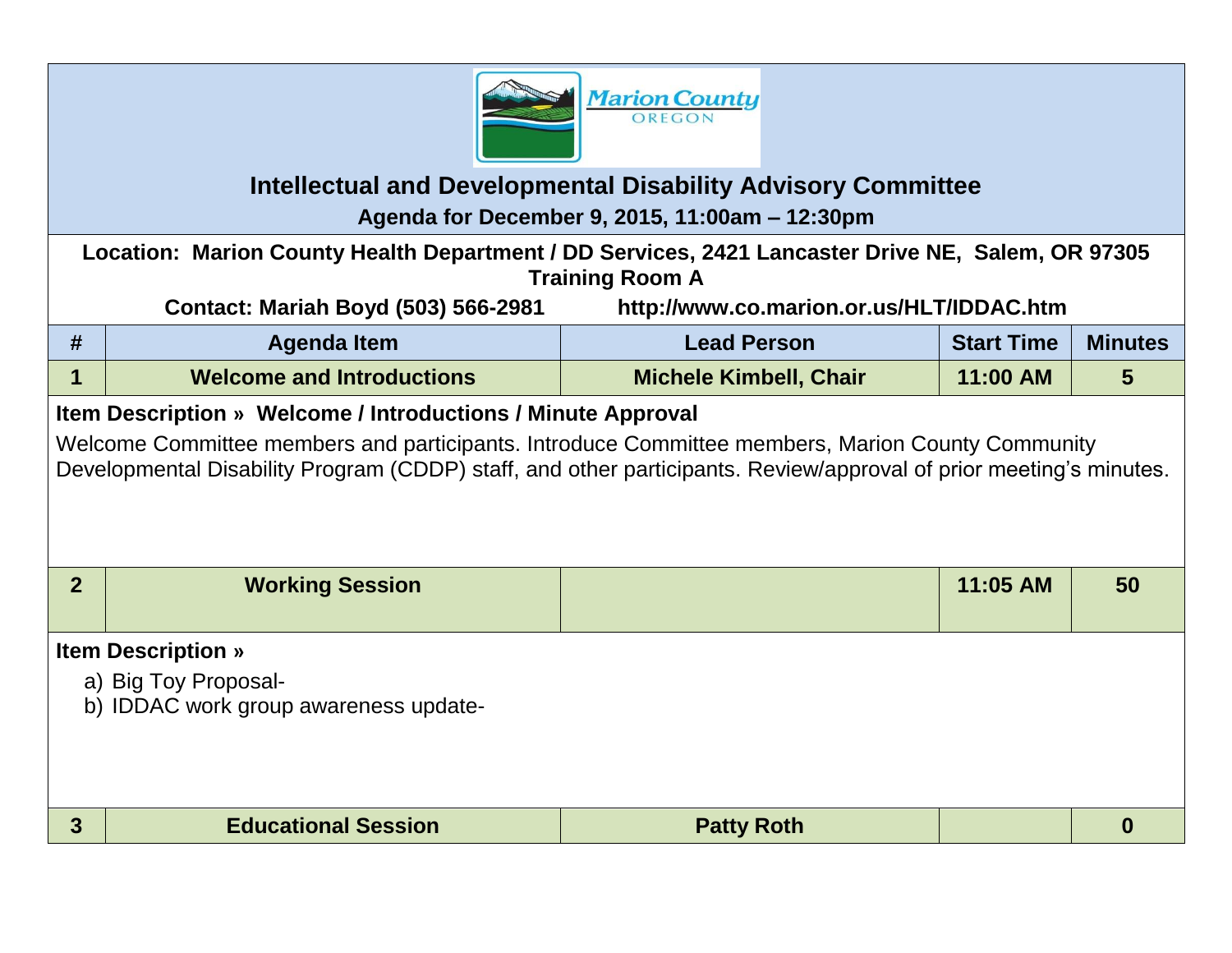| <b>Item Description »</b>                                                                  |                                                                       |                               |          |    |  |  |  |
|--------------------------------------------------------------------------------------------|-----------------------------------------------------------------------|-------------------------------|----------|----|--|--|--|
|                                                                                            | a) Q/A plan                                                           |                               |          |    |  |  |  |
|                                                                                            |                                                                       |                               |          |    |  |  |  |
|                                                                                            |                                                                       |                               |          |    |  |  |  |
| $\overline{4}$                                                                             | <b>Break Session</b>                                                  |                               | 11:55 AM | 5  |  |  |  |
|                                                                                            | <b>Item Description</b> » The Group will break and grab lunch.        |                               |          |    |  |  |  |
|                                                                                            |                                                                       |                               |          |    |  |  |  |
|                                                                                            |                                                                       |                               |          |    |  |  |  |
| $5\phantom{1}$                                                                             | <b>Announcements and Updates</b>                                      | <b>Handout</b>                | 12:00 PM | 20 |  |  |  |
|                                                                                            | <b>Item Description »</b>                                             |                               |          |    |  |  |  |
|                                                                                            | a) Settlement approved by federal judge on Lane v. Brown class action |                               |          |    |  |  |  |
|                                                                                            |                                                                       |                               |          |    |  |  |  |
|                                                                                            |                                                                       |                               |          |    |  |  |  |
|                                                                                            |                                                                       |                               |          |    |  |  |  |
|                                                                                            |                                                                       |                               |          |    |  |  |  |
| $6\phantom{1}6$                                                                            | <b>Action Items</b>                                                   | <b>Dawn-Alisa Sadler</b>      | 12:20PM  | 5  |  |  |  |
| <b>Item Description »</b>                                                                  |                                                                       |                               |          |    |  |  |  |
| a) Stakeholder survey for the Lewin group.                                                 |                                                                       |                               |          |    |  |  |  |
|                                                                                            | b) Sustainability                                                     |                               |          |    |  |  |  |
|                                                                                            |                                                                       |                               |          |    |  |  |  |
| $\overline{7}$                                                                             | <b>Wrap-Up and Adjourn IDDAC Meeting</b>                              | <b>Michele Kimbell, Chair</b> | 12:25PM  | 5  |  |  |  |
| <b>Item Description</b> » Finish any discussions or topics and conclude the IDDAC meeting. |                                                                       |                               |          |    |  |  |  |
|                                                                                            |                                                                       |                               |          |    |  |  |  |
|                                                                                            |                                                                       |                               |          |    |  |  |  |